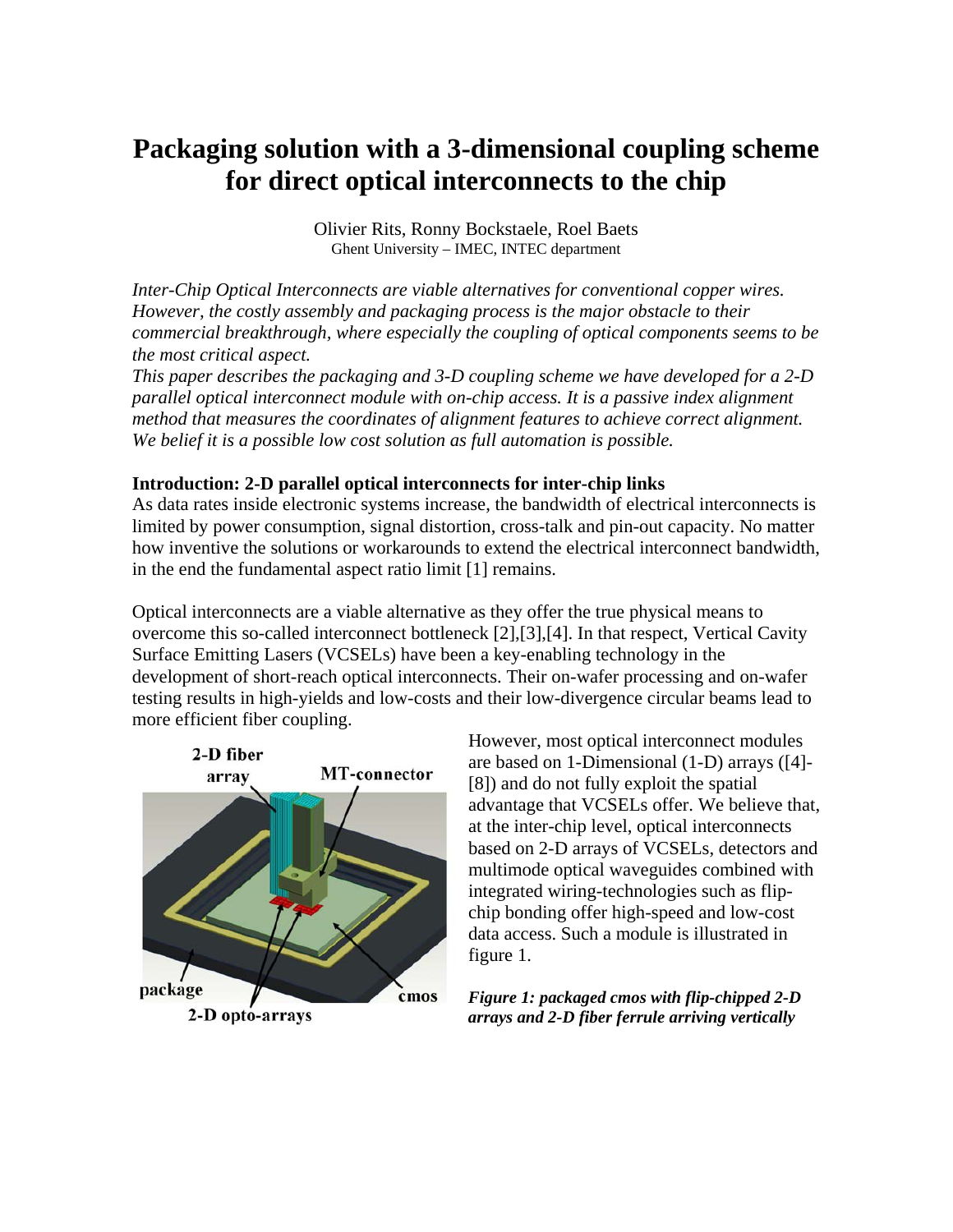## **Packaging and assembly: coupling of light is critical**

As low-cost and high-yield the different components may be, the costly assembly and packaging processes are road-blocks on the commercial success of inter-chip optical interconnects. More specifically, the alignment of the optical components to each other is a critical issue, where typically we have to deal with positional tolerances ranging form 10 down to 1 µm. This assembly step greatly impacts the overall system cost, performance, manufacturability, yield, and reliability.

We are dealing with 2-D arrays of components with the fibers arriving vertically to the chip. Proper alignment of these 2-D arrays requires full control of all 6 degrees of freedom (DOF). Especially the tight control of the longitudinal distance between 2 arrays is quite a challenging task.



Our approach is to extend an existing electrical package with a guiding structure to accept an MT-like fiber ferrule. This guiding structure basically is a kind of spacer-plate with MT pins (see figure 2), which we call the interposer. If we achieve correct alignment of this interposer to the 2-D optoarrays (VCSELs and detectors), sliding the fiber connector **interposer interposer interposer interposer interposer Note that the self-alignment property of the applied flip-chip** technology results in an accurate alignment of the opto-chip to the CMOS-chip. This way we can shift our task to aligning the alignment plate to the CMOS-chip.

> *Figure 2: sliding the MT ferrule over the MT pins guides the ferrule into desired position*

# **Analysis of the needed accuracy**

To guarantee 90 % of maximum power throughput at each stage and to keep the crosstalk between neighbouring channels below -30 dB, the distance between the fiber-ends and the opto-arrays must be 50  $\mu$ m  $\pm$  40  $\mu$ m, while the lateral misalignment has to be less than 10  $\mu$ m.



Bear in mind however that we need to take into account all the dimensional variations of the parts in between: fiber diameter and concentricity, true fiber position in the array, pinhole diameter, pin diameter, true pin position in the alignment plate, true pin-hole position in the connector, etc. In the end all these tolerance add up to a total dimensional variation of  $5 \mu m$  in the lateral dimension and  $20 \mu m$  in the longitudinal dimension.

This 5 µm respectively 20 µm variation has to be distracted from the 10 µm respectively 40 µm tolerances on the fiber coupling. This leaves us with a needed alignment accuracy of 5 µm lateral and 20 µm longitudinal. In the next section we describe our approach to achieve the needed alignment accuracy.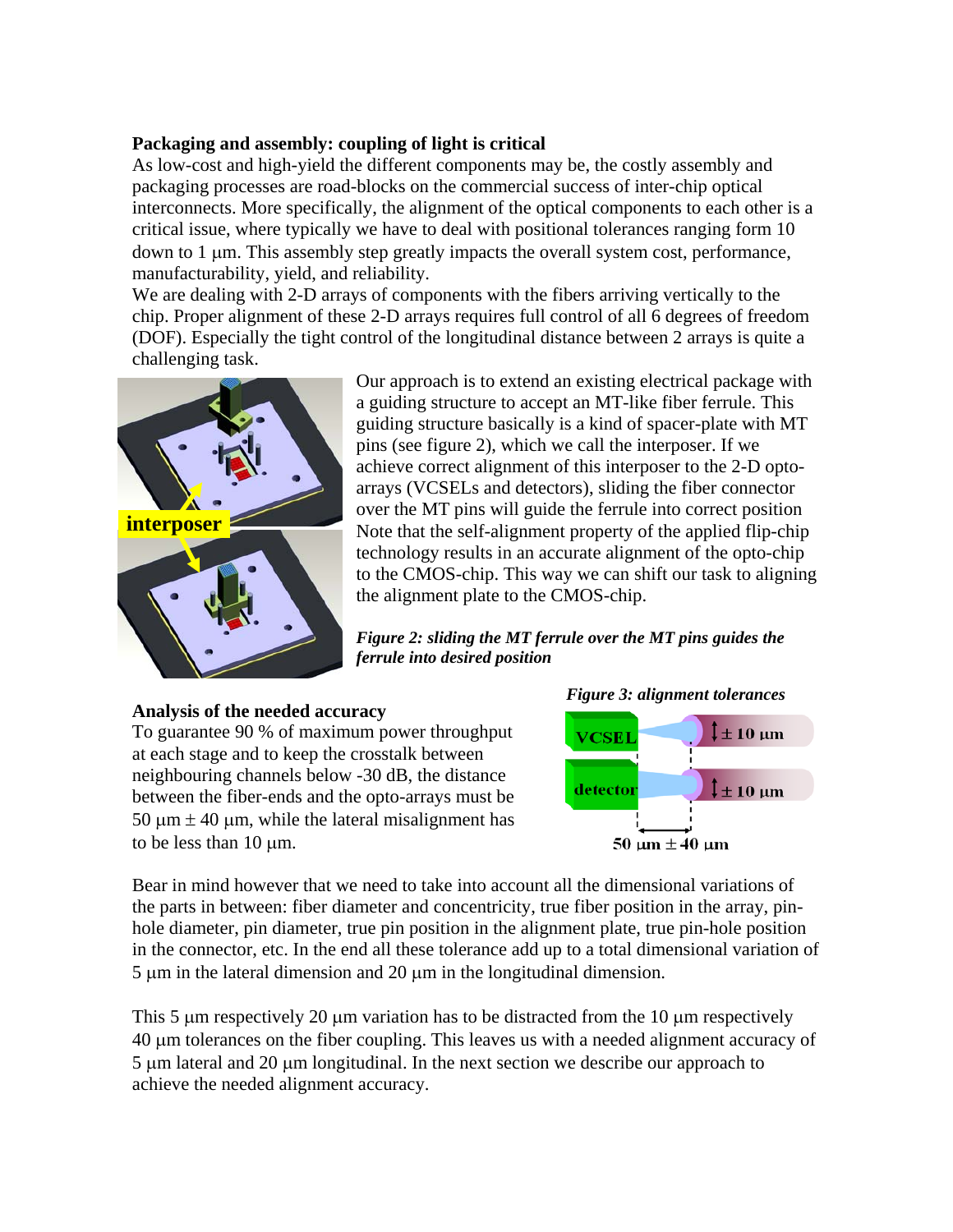# **Virtual index alignment using a 3-D CMM**

Active alignment is a time-consuming, labor intensive procedure and difficult to automate. Especially for 2-D arrays the searching algorithm is quite complex. Passive alignment on the other hand can easily be automated but suffers from high component cost due to the high dimensional accuracy needed.

Index-alignment can be easily automated while keeping component cost down. This procedure tries to align two parts that both display alignment features (for example crosses) on their top surfaces by aligning those features with help of a vision system, as in a maskaligner. As you project the features onto a screen, you lose the height information, making it impossible to control the longitudinal offset.

You can prevent this loss of height-information by using a 3-D Coordinate Measuring Microscope (CMM) as the vision system. A 3-D CMM allows to measure the  $(x,y,z)$ coordinates of a certain feature if it has a lens system with a small enough depth of focus. Therefore we need to provide high precision alignment features on both the CMOS and the alignment plate. The CMOS can easily be patterned by high accuracy lithographic means, while the interposer can be fabricated using spark erosion or laser-ablation techniques.

# **Set-up and Procedure**

The interposer and the packaged CMOS-chip are held with vacuum chucks and are placed on rotation and translation stages, enabling to control all 6 Degrees Of Freedom (DOF). The alignment procedure is described below:

- 1. Measurement of the position of the CMOS
- 2. Calculation of the position of the interposer
- 3. Measurement of the position of the interposer
- 4. Rotation and translation of the interposer to bring it into the desired position
- 5. Iteration of step 3 and step 4 until the achieved alignment accuracy is within specification
- 6. Fixation of parts by UV-curing of low-shrinkage glue

*Figure 4: alignment of the interposer to the packaged CMOS*

### **Results**

We have built a demonstrator as described in the text. Firstly, the interposer was fabricated in PolyCarbonate (PC), using excimer laser ablation to drill the holes in the PC plate. PC is selected due to its excellent ablation characteristics [9]. A thin metal layer was deposited on the PC, and patterned to provide the alignment features on this interposer. In a second step, the plate is positioned on the ceramic, as shown in figure 4, and finally the module was fixed by UV-curing the low-shrinkage glue.